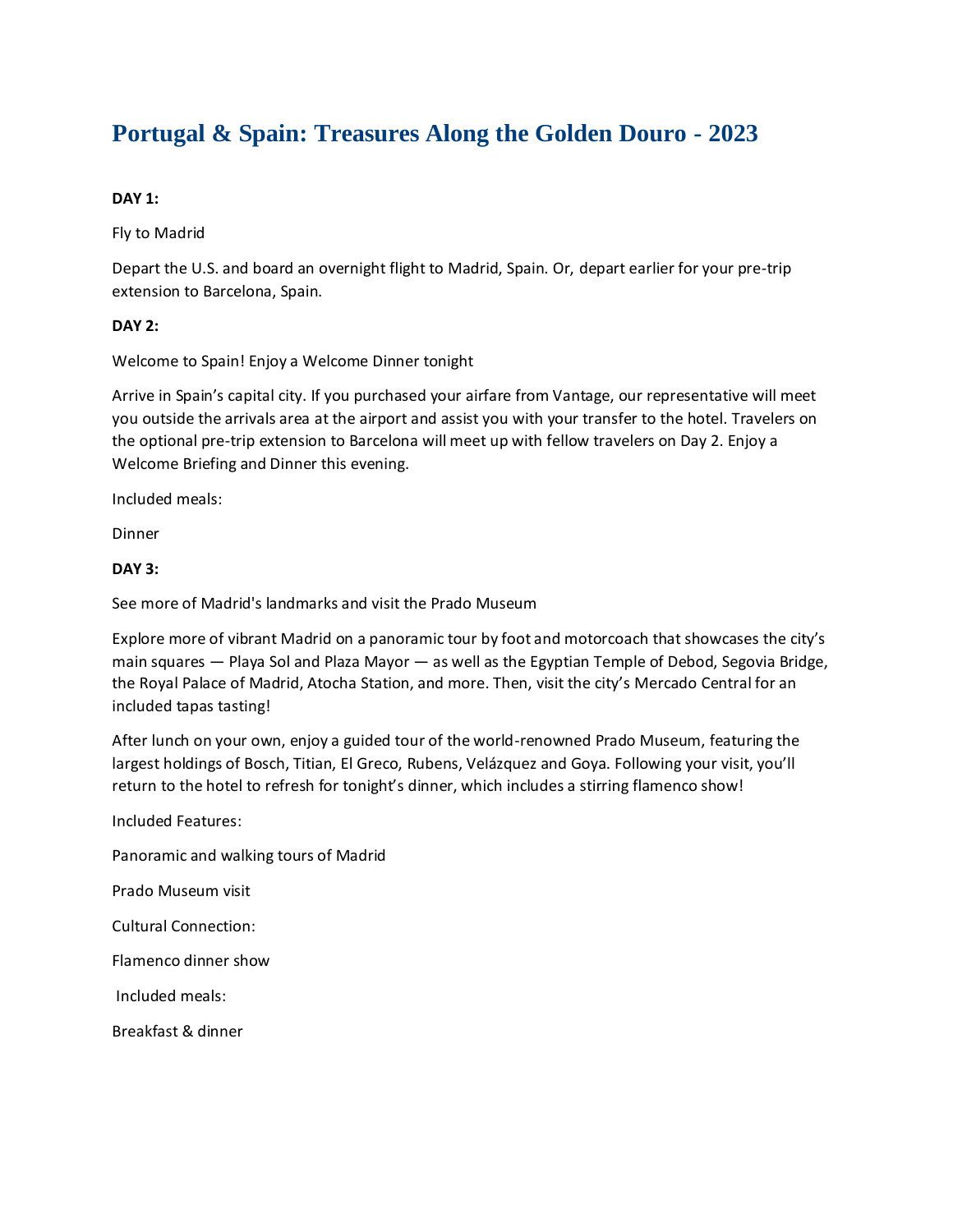### **DAY 4:**

# Explore Madrid at your leisure

Enjoy a free day to pursue your own interests with recommendations provided by your Cruise Director. Wander the city's many squares, shop for espadrilles and other classic Spanish products, and get your fill of tapas!

Included meals:

Breakfast

# **DAY 5:**

Discover Salamanca's Old City and embark your Douro river cruise

Discover the magic of Salamanca on a walking tour. Then, explore the its UNESCO-listed Old City and see the town's grand cathedral and baroque Plaza Mayor, where you can seek out churros and do some shopping and independent wandering along the town's main street. Lunch, typically tapas, will be on your own. We'll depart for Barca d'Alva after lunch; practice your pronunciation during the drive with a with a language lesson and introduction to Portugal. Afterward, transfer to the pier and embark the m/s Douro Serenity. Tonight, enjoy a Welcome Drink and Briefing before your first dinner on board.

Included Feature:

Guided Salamanca walking tour, with visit to the UNESCO-listed Old City

Cultural Connection:

Language lesson and introduction to Portugal

Included meals:

Breakfast & dinner

#### **DAY 6:**

Journey back to medieval times in Figueira de Castelo Rodrigo

Turn back the clock 600 years today on a coach and walking tour of the fortified hill town of Figueira de Castelo Rodrigo. A walking tour takes you to the city's old walls, 16th-century pillory, the local parish church, and more. You'll also enjoy a small tasting of local products here, which will introduce you to the culinary culture of the area. Continuing the culinary theme today, you can later participate in an onboard demonstration of the classic Portuguese egg pastry, pastéis de nata. (You'll get to compare your recipe to a local version later in Lisbon.) You'll also enjoy an authentic Portuguese tea experience complete with pastries — while learning about the traditions surrounding tea drinking and tea production.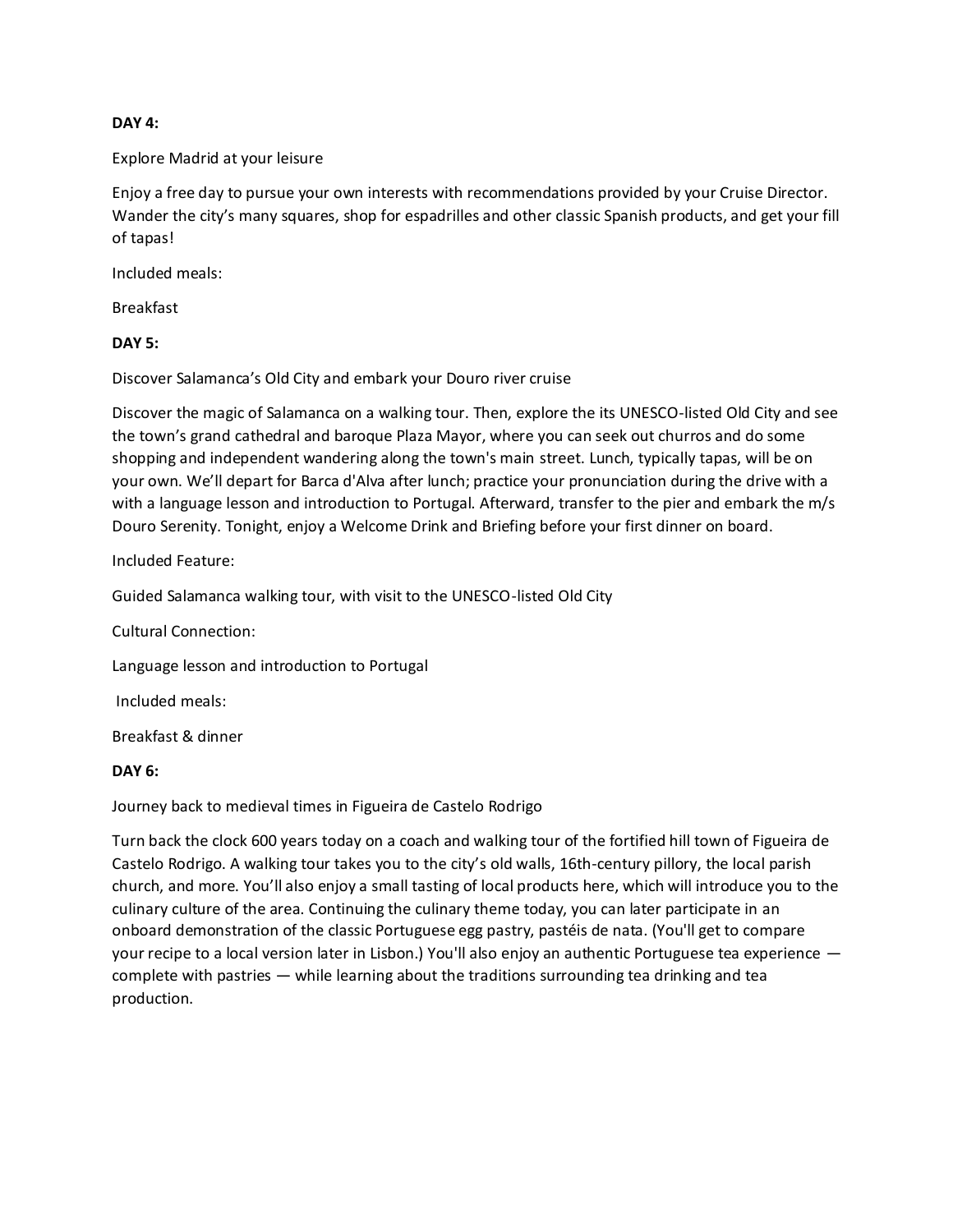Scenic sailing: Tonight begins your sail down the UNESCO-listed Douro River, lined with terraced vineyards and quintas, or rural estates. During the length of our cruise, you'll pass multiple locks and hear onboard commentary on certain stretches, while enjoying slow sailing to savor every view!

Included Feature:

Figueira Castelo Rodrigo walking tour

Culinary Features:

Regional food tasting in Figueira Castelo Rodrigo

Traditional Portuguese tea presentation with pastries

Onboard cooking lesson: Pastéis de nata

Included meals:

Breakfast, lunch & dinner

# **DAY 7:**

Mateus Manor House and Garden and Quinta da Avessada

Spend the morning at the magnificent 18th-century Mateus Manor House and Garden. On a walking tour, discover this sweeping baroque property and palace, including a maze of manicured hedgerows, elegant parterres, and a lake reflecting the palace in its mirror-still surface. Lunchtime brings you to Quinta da Avessada, where you'll meet the winery host, view generations of wine production, and come closer to a true understanding of this region's way of life. Many of our travelers rave that this is the best meal on the cruise! After dinner tonight, gather in the lounge for a movie and popcorn.

Vantage Exclusive:

Quinta da Avessada winery lunch

Included Feature:

Mateus Palace and Gardens tour

Included meals:

Breakfast, lunch & dinner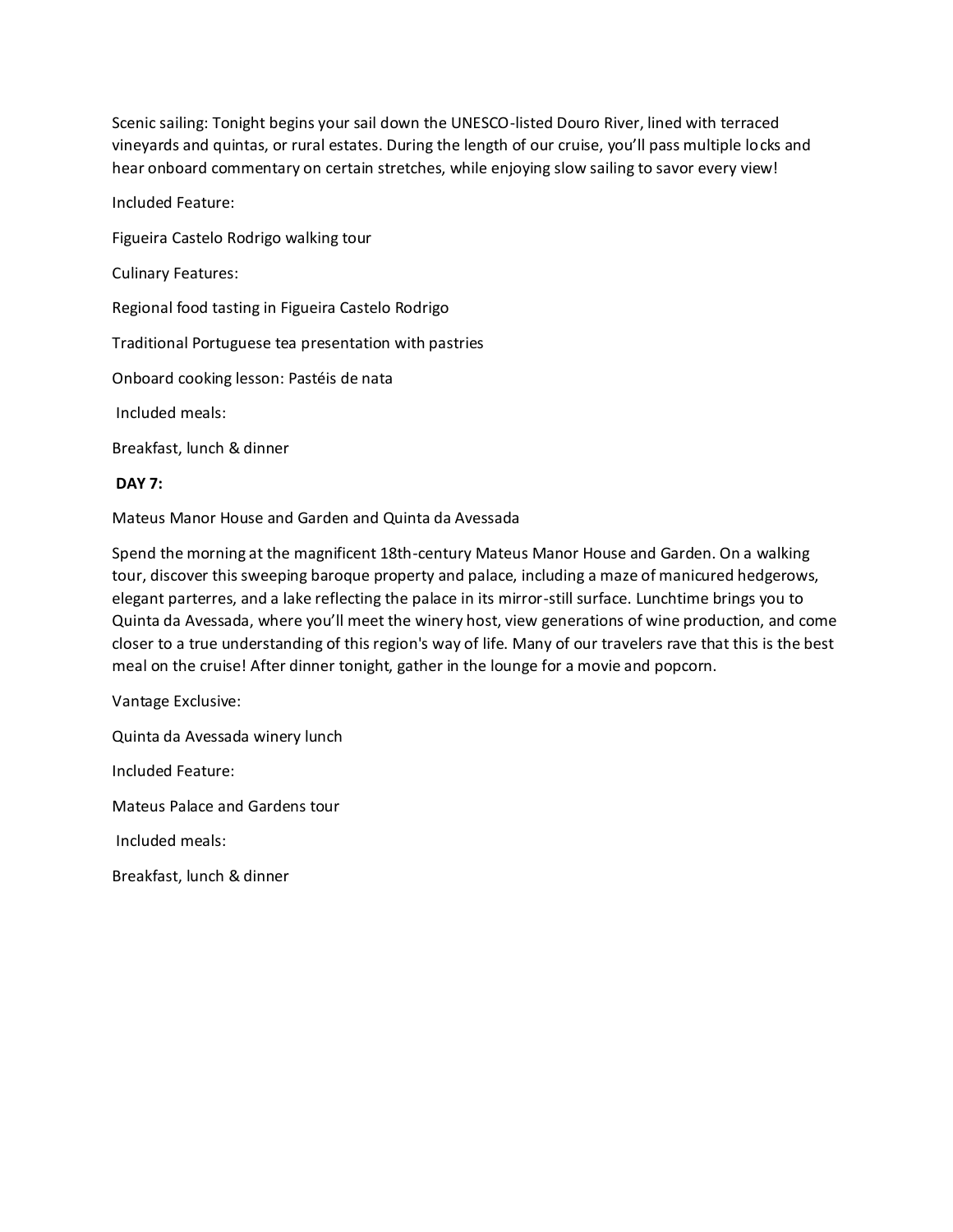#### **DAY 8:**

Highlights of Lamego and an evening of traditional entertainment

After breakfast, get "A Look Inside Portugal" with another lecture, then visit a local quinta to sample more fantastic regional wines in yet another breathtaking Douro setting. Return to the ship for lunch as you sail to Lamego, site of your afternoon explorations. This quaint town is filled with terra-cotta rooftops, tree-lined streets, and a 700-step staircase that leads to the grand Santuário de Nossa Senhora dos Remédios. Your tour begins at the church. Then, you can descend all 700 steps and admire the surrounding gardens filled with monuments, terraces, fountains, and pretty tile mosaics. You'll also visit a former episcopal palace that's now the Lamego Museum, which houses a collection of works by Portuguese painter Grão Vasco. Tonight, experience traditional Portuguese fado music with an onboard performance and attend the Captain's Dinner.

Included Features:

Lamego tour, with entrance to the Lamego Museum

Quinta visit and wine tasting

Cultural Connections:

Onboard lecture: "A Look Inside Portugal"

Fado music performance in the lounge

Included meals:

Breakfast, lunch & dinner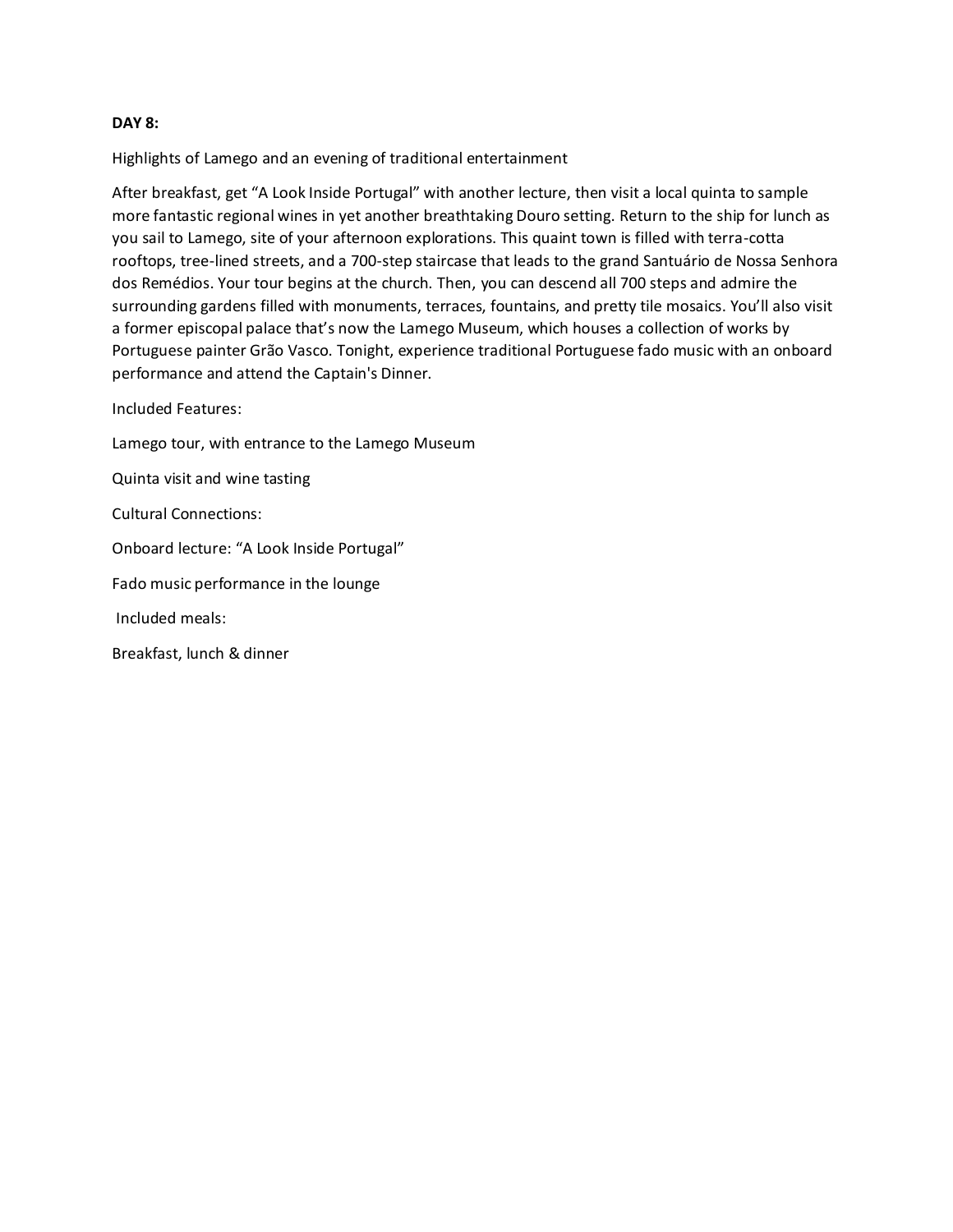# **DAY 9:**

Tour Régua before sampling local vintages at Aveleda Winery

A plethora of cultural delights awaits you today! Begin the day in Régua to visit its Museu do Douro to learn about the storied Douro River during a lecture and wine tasting. Alternately, skip the museum and explore more of the town on an active walk. Lunch is on board as the ship sails to Bitetos. Here, a short drive brings us to Aveleda Winery for a tasting of Vinho Verde and snacks. Enjoy dinner on board tonight, then let music transport you back in time when local performers come on board to play favorites from the '60s, '70s, and '80s.

Included Features:

Régua excursion and Museu do Douro wine tasting and lecture Aveleda Winery excursion with wine and cheese tasting Cultural Connection: Onboard music performance in the lounge Active Feature: Régua active walking tour Included meals: Breakfast, lunch & dinner

# **DAY 10:**

Discover Porto and enjoy a port wine sampling at a local wine cellar

After breakfast, get insights into Portugal's booming cork industry as you sail to the port wine capital of Porto. No visit to Porto is complete without enjoying its signature wine, of course! So, we'll seek our port-wine at one of the city's best-known cellars. Lunch is back on board before a panoramic city tour of Porto, including a visit to the historic center — a UNESCO World Heritage Site — and the market area. Back on the ship this evening, a local artisan will give a talk on "Portuguese Filigree." Following dinner, enjoy a lively performance by a local tuna band.

Included Feature:

Guided city and panoramic tour of Porto

Cultural Connections:

Port wine tasting in a celebrated Porto wine cellar

Talk on Portugal's cork industry

Tuna band performance in the ship's lounge

Included meals: Breakfast, lunch & dinner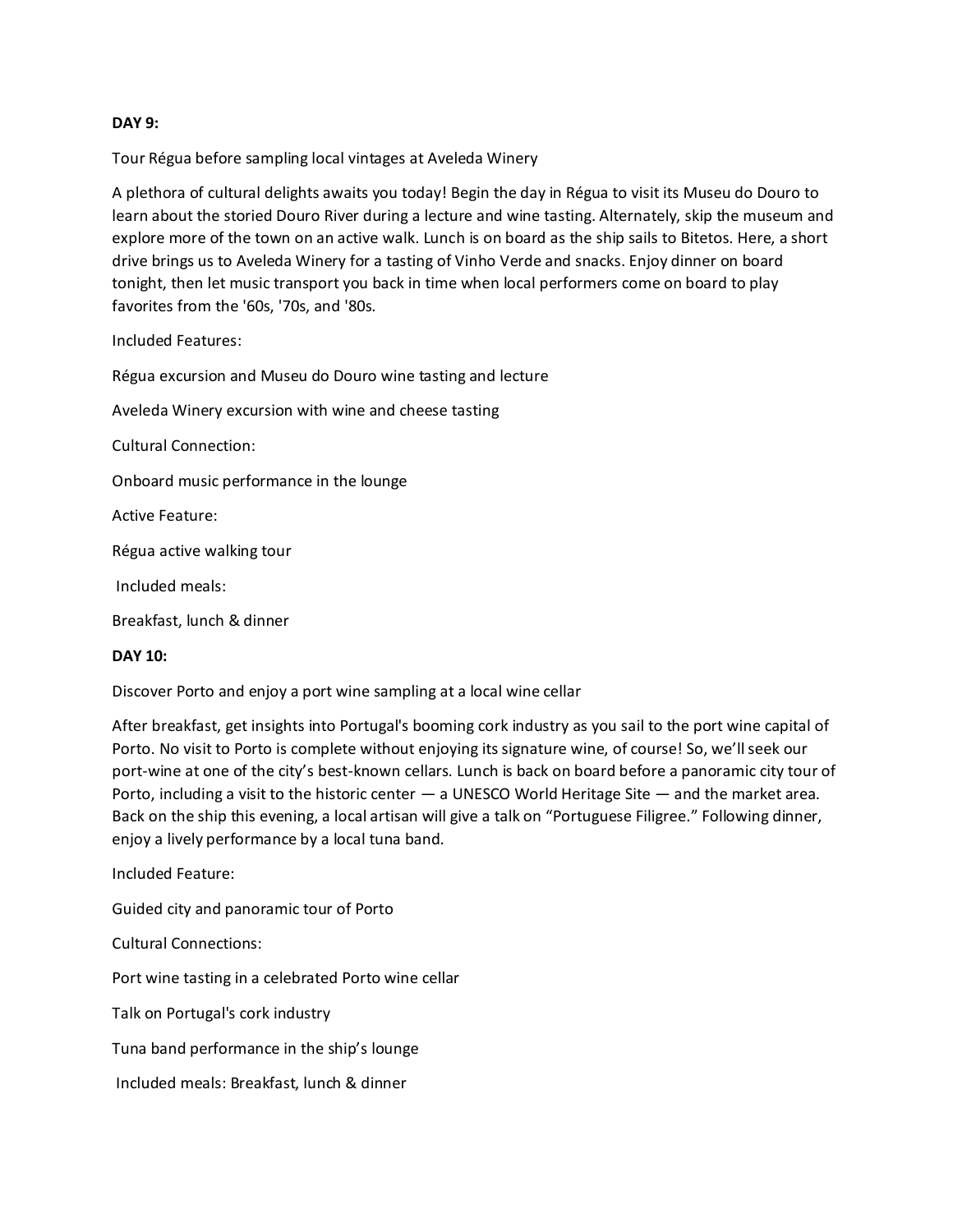# **DAY 11:**

Explore historic Guimarães or join a walking tour of Porto's Ribeira district

Enjoy your choice of excursions today: A morning guided tour of the UNESCO-listed historical center and castle of Guimarães, a preserved medieval city; or, discover more of Porto with a walking tour of its oldest district, Ribeira. However you choose to spend the morning, you'll reembark the ship for lunch and an afternoon at leisure in Porto. Later, enjoy a special "World of Discoveries" themed dinner on board.

Included Feature:

Your choice of tours: Guided Guimarães sightseeing or a walking tour of Porto's Ribeira district

Cultural Connection:

"Portuguese Filigree" onboard talk by a local artisan

Included meals:

Breakfast, lunch & dinner

#### **DAY 12:**

The storied walls of Óbidos and seaside Nazaré; disembarking the ship in Lisbon

This morning, say goodbye to the m/s Douro Serenity and transfer to the final city on your tour: Lisbon. On the way, stop for lunch in Nazaré, a beach town famous for its monstrous waves and surfing culture before exploring Óbidos. Tonight, gather in the hotel restaurant for a Farewell Dinner.

Included Features:

Óbidos walking tour

Short walking tour of Nazaré

Included meals:

Breakfast, lunch & dinner